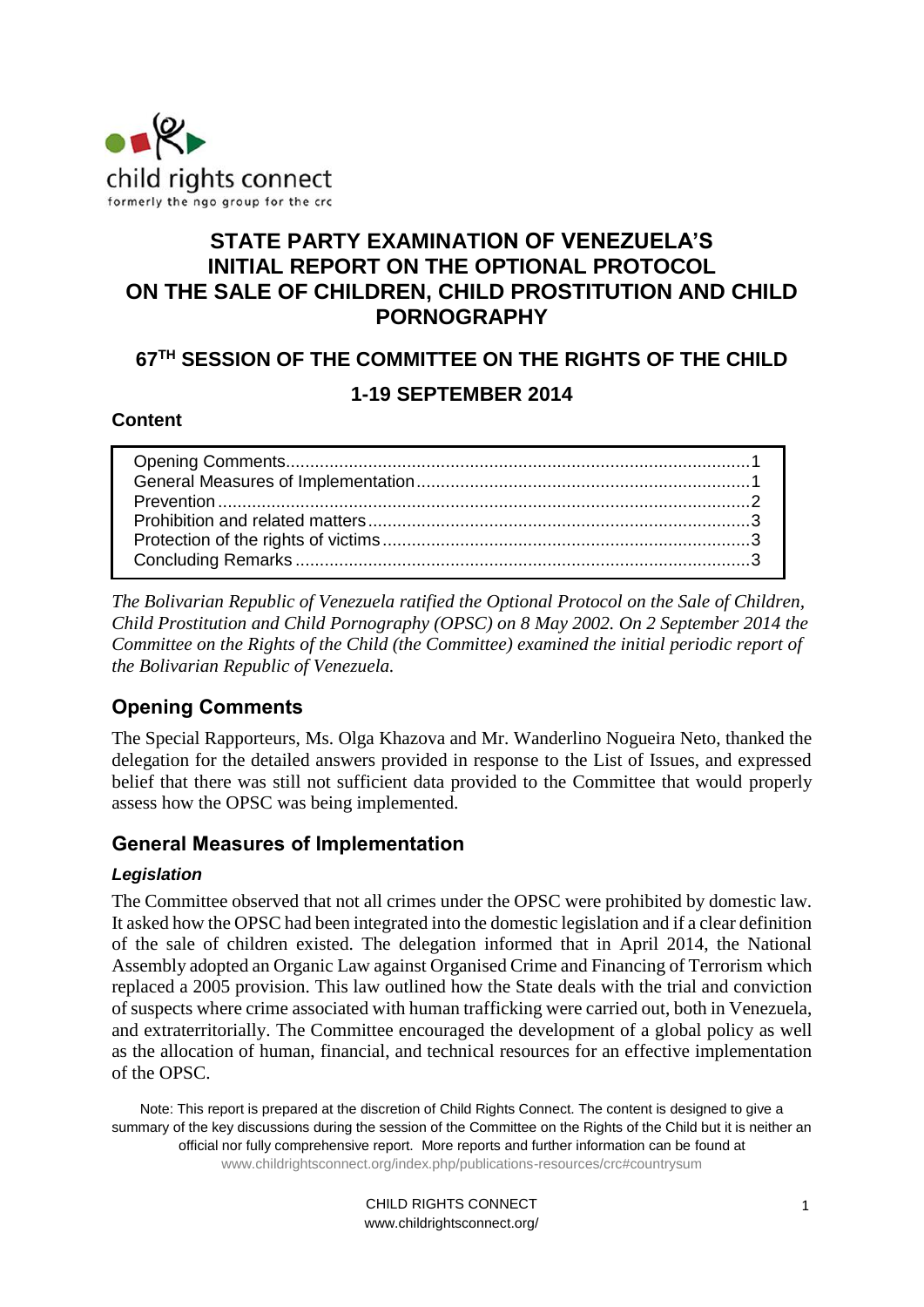It inquired if there was a legislative framework to ensure legal liability of the enterprises operating in the tourism industry. The delegation commented that there were high sentence crimes of 25-30 years for any person involved in the dissemination and circulation of child pornography. Additionally, the delegation pointed out that that the National Assembly had recognised trafficking as an autonomous crime. The Committee asked if there was a legal acknowledgement of extrajudicial jurisdiction for crimes committed against the OPSC in the form of organised crime. The delegation informed that extrajudicial jurisdiction for the State included international air space and high seas.

#### *Coordination*

The Committee thanked the delegation for the detailed plans and policies on this topic. However, it expressed concern over the lack of strategy and coordination to implement the OPSC. The delegation informed the Committee that issues related to the OPSC were dealt with by the executive but were overseen by several vice-ministries and various organisations, like other protection issues. The Human Rights Council oversaw coordination in these matters. The delegation informed that the State encouraged civil society participation in matters relating to protection and methodology. The State remarked that coordinating bodies worked to hold meetings in communities and with municipal councils and therefore, civil society played an active role in the development of the protection process. The delegation said that, based on the 2007 periodic review, the website [www.epu.venezuela.ep](http://www.epu.venezuela.ep/) had been created which made it possible to determine effectiveness of specific laws and legislation. The Committee also recognised that intersectional meetings that were held, but inquired as to the duration and information discussed in such meetings. The State did not provide a response.

#### *Dissemination and training*

The Committee asked for more accurate data regarding the dissemination of the OPSC, as there did not seem to be systematic training in schools. The delegation remarked that education involving sexual integrity took place in conjunction with national education on sexual and reproductive health. Additionally, the delegation informed that municipal councils worked together with the Ombudsman to establish training in remote areas such as the Amazonas and Alto Orinoco.

The Committee asked why there was a lack of strategy on dissemination of the OPSC among border guards, mass media, police, social workers, teachers, children and communities. The delegation responded that there was a system of social mass media in the State which informed the general public on issues relating to the OPSC, and there had been effort to tackle any information from private media sources not in compliance with the OPSC. The State regretted to inform that there had been recent cases of the private media perpetuating ideas against the OPSC, but a law on social responsibility in media stopped this from happening.

The Committee also noted that there was a lack of assessment in implementation of these trainings and encouraged the State party to create a mechanism for monitoring and improving trainings.

### <span id="page-1-0"></span>**Prevention**

The Committee asked what measures had been taken to prevent violations under the OPSC and what mechanisms were in place to identify children at risk (e.g. street children, indigenous children, and children in remote areas). The delegation explained that the government prevented sale of children, child prostitution and child pornography by addressing the root causes, such as extreme poverty and social exclusion. Additionally, the delegation informed that stronger restrictions on child travellers had been placed, both within the State and across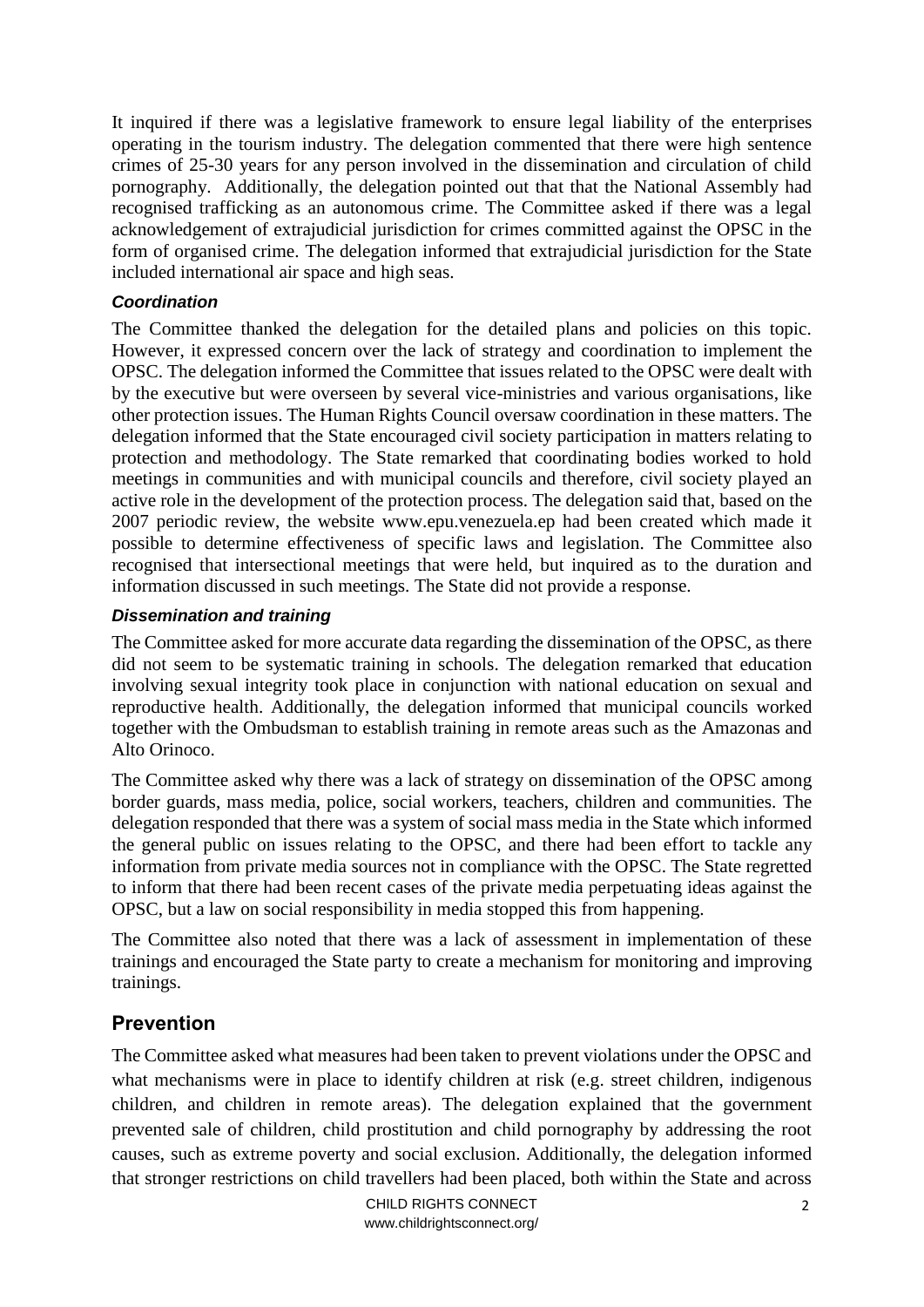international borders. It also added that the Organic Law for the Protection of Children and Adolescents (LOPNNA) prohibited children from staying in hotels alone.

## *Child Sex Tourism*

The Committee also noted that there had been reports of sexual exploitation in tourist centres and requested information regarding child sex tourism and prevention methods that may be utilised. The State party said that there was a pilot programme in *Isla de Margerita* to prevent prostitution among children and adolescents. The delegation informed that this programme included training, education and awareness in touristic areas. The Committee was concerned about cases of children involved in slavery-like forms of child labour, specifically around the indigenous gold prospecting areas. It asked what measures and sanctions were undertaken to combat this.

# **Prohibition and related matters**

The delegation informed the Committee that on the  $6<sup>th</sup>$  of May 2014, the Supreme Court issued decision 09066, which for the first time prohibited the dissemination of any pornographic material related to children. The Committee asked if the law specifically punished people who were in possession of child pornography. It further asked how the State was protecting children from intermediaries, such as adoption and employers did not violate OPSC. The delegation responded that the Organic Law against Organised Crime and Funding Terrorism criminalised sexual crimes with a maximum sentence of 30 years. These crimes included the dissemination and the direct or indirect display of pornography, and applied to material that originated in the State or abroad. The State acknowledged the risks of adoption as a way of legitimising the sale of children and assured the Committee that Article 419 of LOPNNA provided that nobody could obtain undue profit as a result of direct or indirect involvement in adoption. Three offices monitored developments in this area: the Executive, the Judiciary, and the office of the public Prosecutor.

## **Protection of the rights of victims**

The delegation reported that each 335 municipalities had Council of Protections that children and adolescents could report to. The Children's Institute and Idena provided housing for children who were identified as victims. The Committee inquired as to whether there was any additional psychological or physical support afforded to victims. The delegation responded that the number of child victims was very low and highlighted that these children were cared for and protected from violence through protection measures issued by municipal authorities, including physical and mental health services. Finally, the Committee was concerned about some adolescents who escaped situations of prostitution and sexual exploitation in Colombia and were stopped at the Venezuelan border and turned back.

## **Concluding remarks**

Ms. Olga Khazova and Mr. Wanderlino Nogueira Neto, the country Rapporteurs for the OPSC, thanked the delegation for its contribution to the dialogue with additional data and information. However, it requested that the next State report be more specific and expressed the hope that